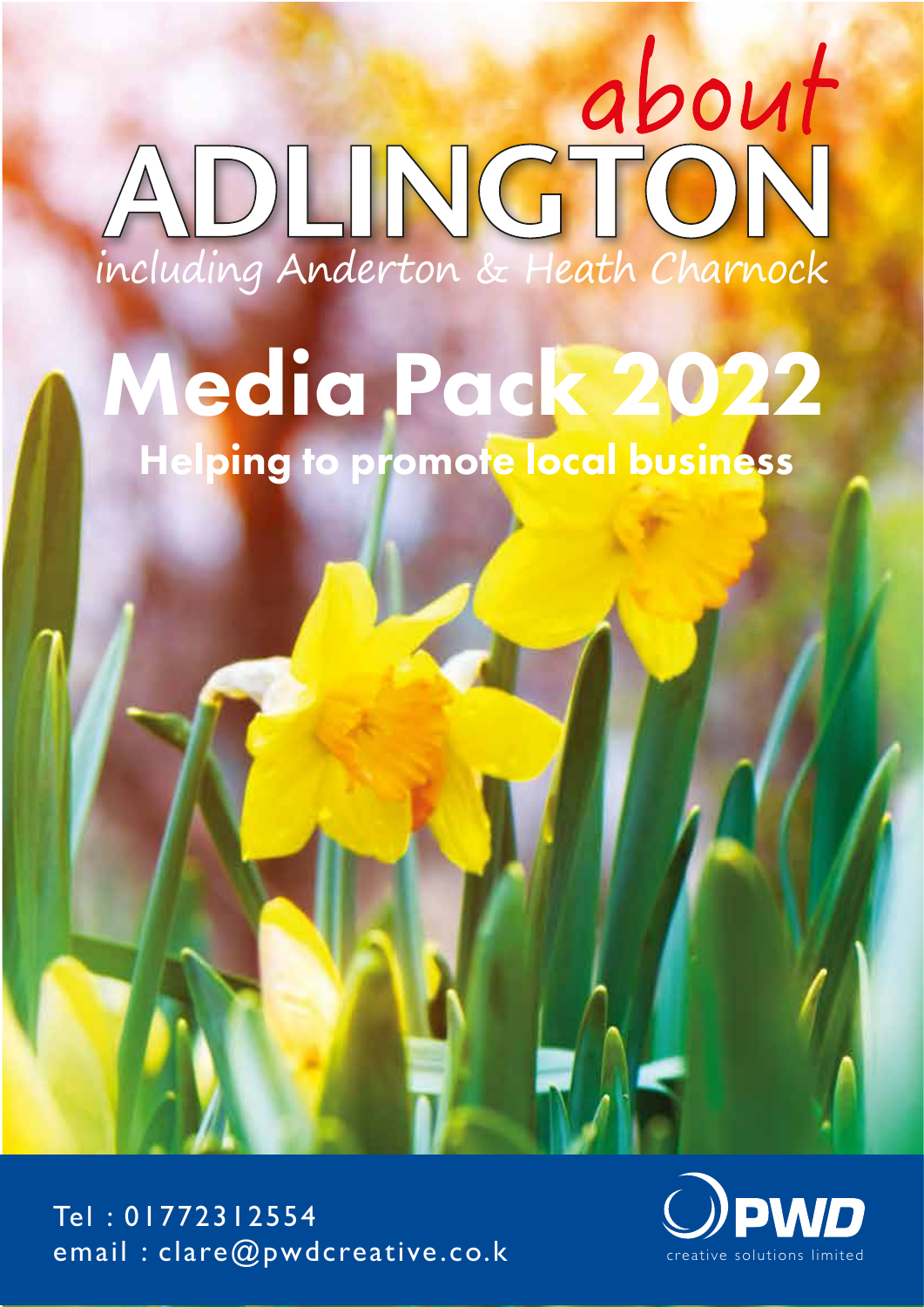## 100's of local businesses trust us!



Why About Adlington?

Our Adlington book is targeted at helping local business advertise to every home in Adlington, Anderton and Health Charnock (around 5000 homes). If your looking to increase sales or have a special offer to promote, our booklet is the perfect medium to get your message across.

Adverting in our booklet is much more cost effective than printing a leaflet and having it distributed. To have 5000 leaflets printed and delivered to the same areas would cost over £380.00

It's well designed and printed to a very high standard, we think it's one of the best designed and printed booklets out there today. We use good quality paper and a heavier cover than our competitors.



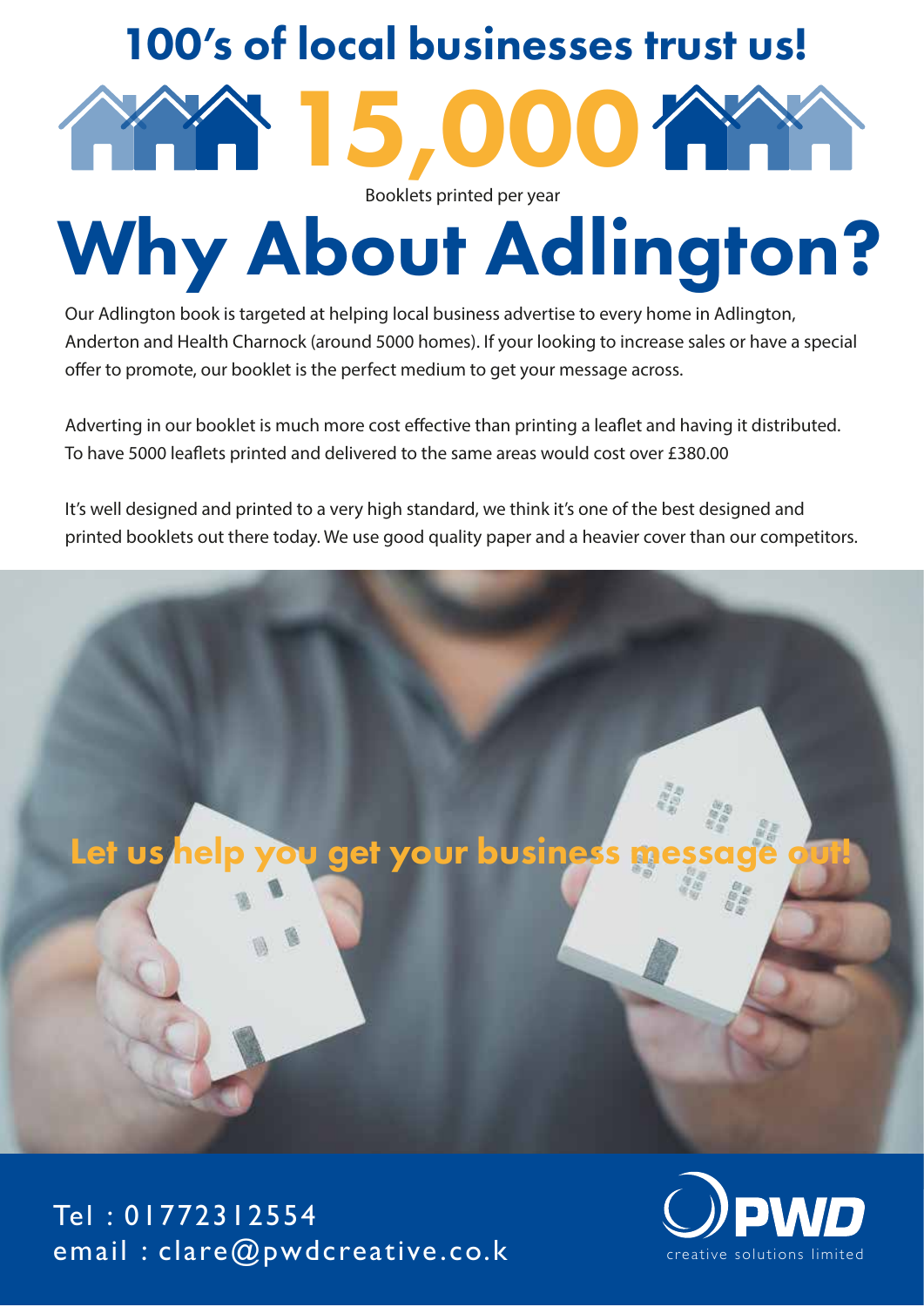

We don't have editorial or fillers in our booklets which is expensive content to create and print. So we pass these savings on to you. Always offering the best prices.

#### Advert Prices

|                         | 1 booklet | 2 booklets | 3 booklets |
|-------------------------|-----------|------------|------------|
|                         |           | (save 15%) | (save 20%) |
| <b>Cover Page Block</b> | £100      | £85        | £80        |
| <b>Back Page</b>        | £300      | £255       | £240       |
| 1/4 inside page         | £60       | £51        | £48        |
| 1/2 inside page         | £85       | £72.25     | £68        |
| Full inside page        | £145      | £123.25    | £116       |
| <b>Double Spread</b>    | £220      | £187       | £176       |

20% Discount if you book all 3 issues 15% Discount is you book 2 issues

#### Did you know all our advert prices include design?

### Guaranteed Delivery.

We've been delivering our booklet now for 3 years and have proven our track record in delivering our booklets to every home and business in Adlington, Anderton and Health Charnock. Our delivery team live locally and know the areas very well.

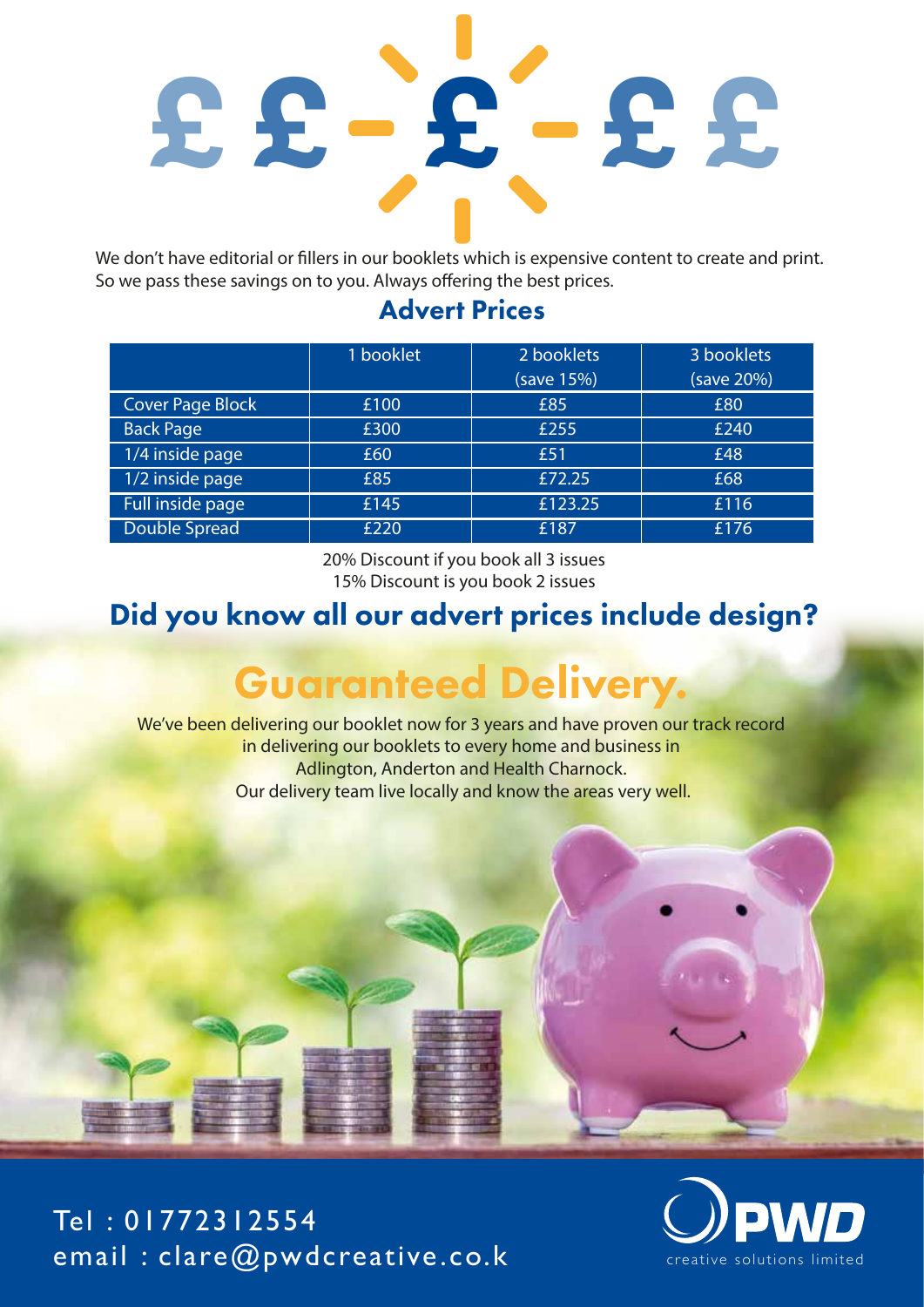## **Go Testimonials (5)**

We have been using the local advertising booklet for just over a year nowand we couldn't be happier!

The standard of print and the distribution really helps our business and brand awareness in the local community.

> Clare at PWD is always happy to help when it comes to our designs and creativity too.

> > www.manordaynurseries.co.uk

We at The Cosy Company like to advertise in the Adlington booklet as it helps us reach local people, it also helps reach people whoaren't on the internet.

> PWD are very helpful and nothing seems to be too much trouble for them.

Would Highly recommend advertising with About Adlington if you want to get your business out there and grow.

#### The Cosy Company LTD

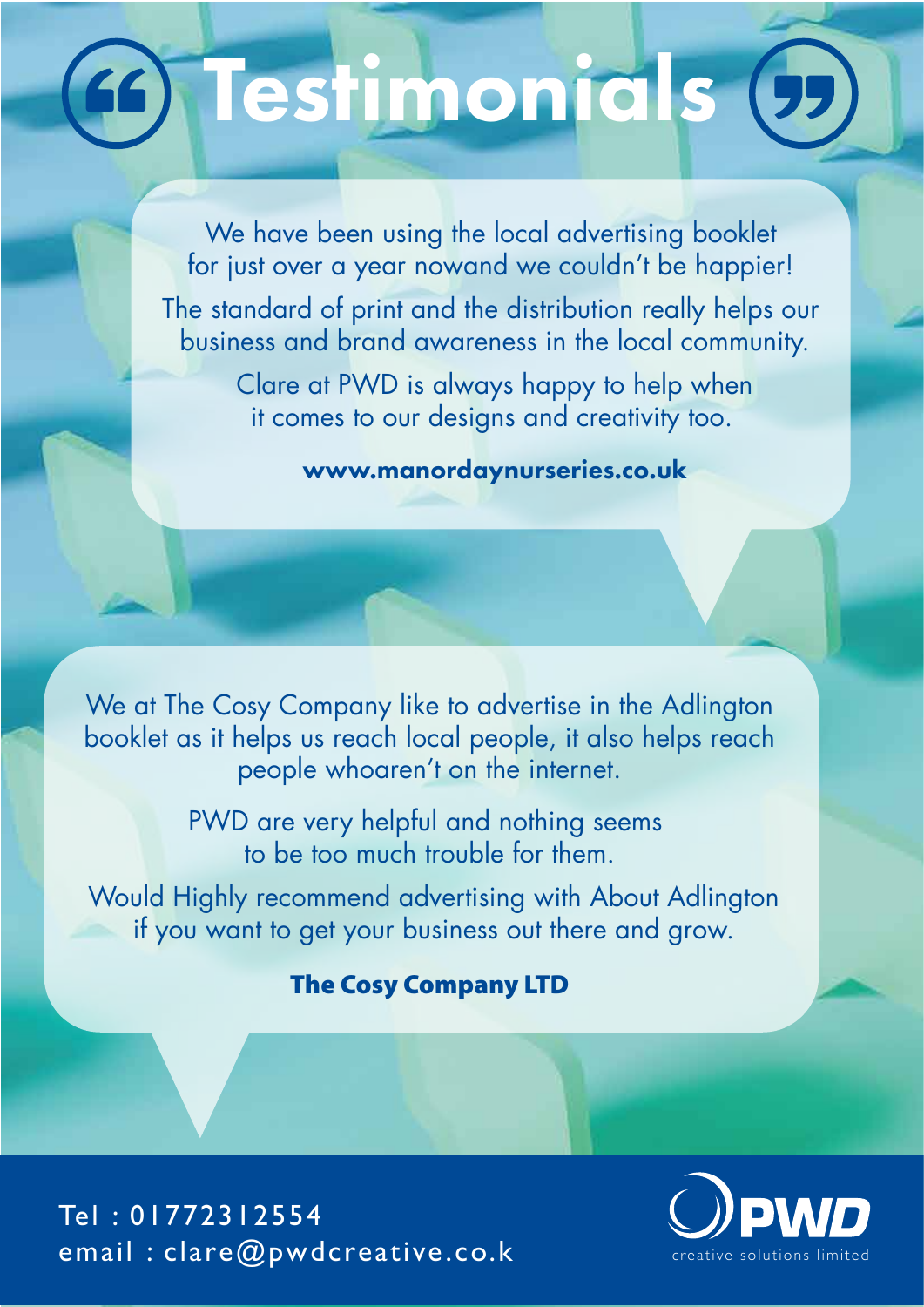

#### Quarter Page

Mainly text based advert, but maybe with an image, ideal to help raise the profile of your business and keep your company name out there. For the best return look to be included in more booklets and for a longer period.

#### Half Page

A great compromise between cost and space. A very popular choice, allows you enough space to create a striking design and attract customers and include an offer if needed.



#### Full Page

Great for those who want to stand out with plenty of space to get creative. Remember we offer a 20% discount if you book 3 issues and 15% discount if you book 2 issues.

#### Double Page Spread

Ideal for those businesses that want to include more information or an editorial style. Lots of space to create an eye catching design and really make an impression.

#### Premium Pages

For those businesses that want to really stand out. We offer the back cover (A5) and (the front cover block) providing a cost effective way to get noticed! These are premium spaces which are poplar and often sell out early so be sure to register your interest early to avoid disappointment.